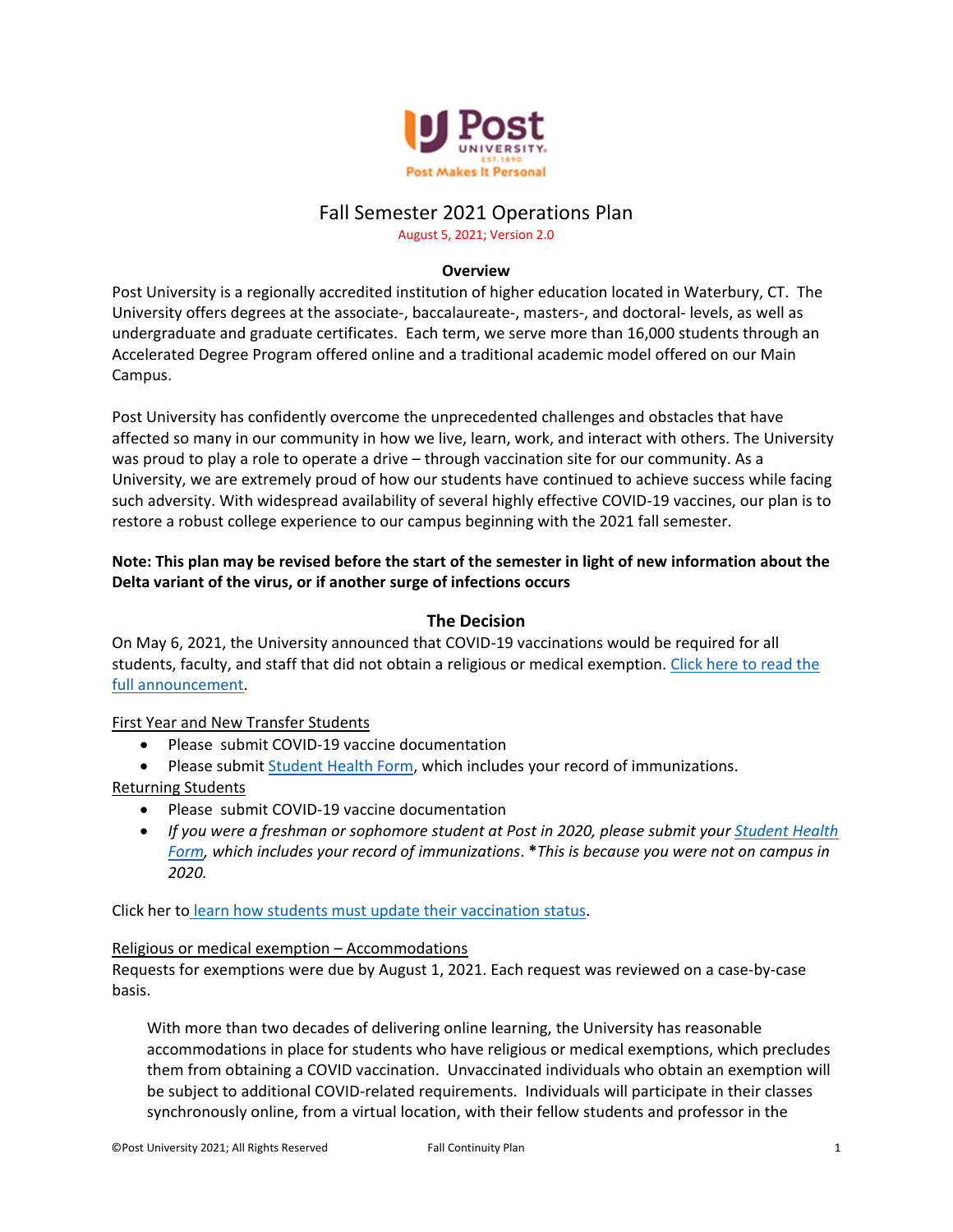classroom. This virtual learning option has been in place since March of 2020 and has been highly embraced by students and faculty. Additionally, students can connect with campus departments and participate in campus events via the Virtual Campus, as well as watch live-streamed athletic games.

**All main campus students,** in addition to proof of a COVID vaccination, must provide proof of active, eligible health insurance coverage in order to waive the student health insurance plan. Submit documentation through the Post portal at [www.gallagherstudent.com/Post](http://www.gallagherstudent.com/Post)

#### **Post University will function under the following policies for Fall 2021.**

Students must be vaccinated against Covid-19 and have their vaccination status on file with Health Services, or have received an exemption from vaccination by August 1, 2021. Current immunization records should also be on file with Health Services. Students who are not vaccinated, do not have a vaccination card on file with Health Services or have not obtained an approved exemption will not be permitted to move into a residence hall or come to campus.

**Masks**: It is recommended that vaccinated members of the University community wear face coverings inside University buildings. Face coverings are required on campus for all outside guests, contractors, and vendors when vaccination status is unknown. The University will continue to monitor CDC and CT Department of Public Health guidance closely and decisions about ongoing mask rules may be revisited if conditions warrant. While we hope this mitigation measure is temporary, we want to ensure all individuals, regardless of vaccination status, remain healthy. The University fully supports students, faculty, or staff who choose to continue to wear a mask for any reason.

**Depending upon conditions face coverings may become a requirement according to the guidance from the CDC and Connecticut Department of Public Health.** 

**Daily Symptom Checking:** Continuing to monitor for COVID-19 symptoms, flu-like symptoms, and other health related issues will continue in Fall 2021. **Main campus students must use the Post Mobile App on their smart phone or access the tool through a web browser to report symptoms experienced.** The Post Mobile App will also support contact tracing.

The Post Mobile App will regularly be used in: Classes (Faculty will be asking all students at the beginning of each class to hold up their devices to show their green "cleared" badge) Dining halls Other on-campus events

**Isolation and Quarantine:** The University will continue to follow existing protocols for isolation and quarantine of students developed during the University's Spring 2021 semester.

**Physical Distancing:** Currently, there are no social distance requirements in place on campus. Depending upon conditions, social or physical distance requirements may be put in place, which align with guidance from the CDC and the Connecticut Department of Public Health.

**International Student Arrival Quarantine:** International students will be required to quarantine following their arrival into the United States and must comply with all U.S. travel testing and arrival requirements for their country of origin at the time of travel. International students, who receive their vaccination after arriving in the United States, will need to quarantine for 14 days after receiving the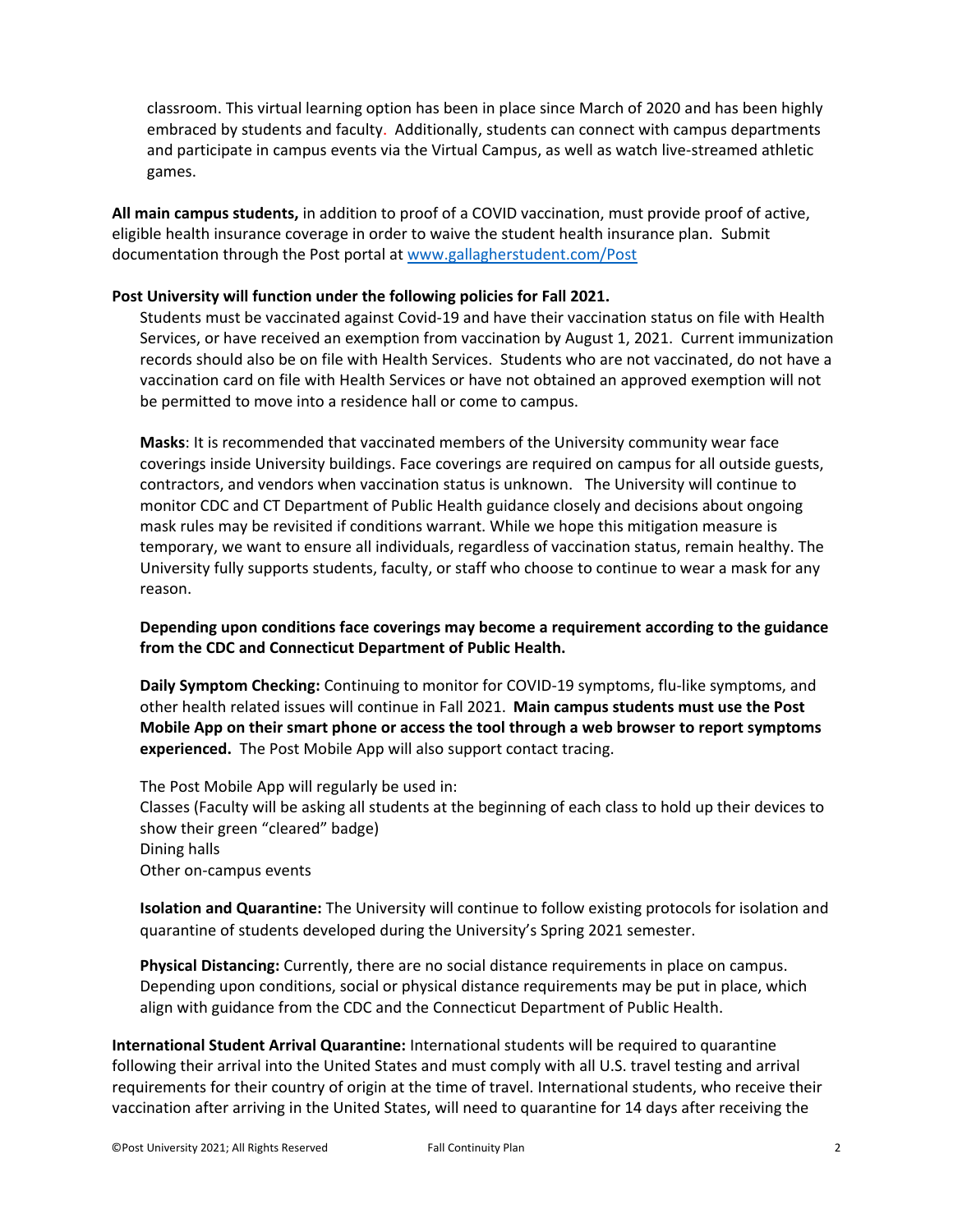vaccine, until it is deemed to be fully affective. However, fully vaccinated international students who have their vaccination record on file with Health Services will not need to quarantine.

#### **Academics**

Classrooms**:** Each room will return to normal occupancy, subject to change as conditions warrant. This is the link to the [2021 academic calendar for Main Campus](https://post.edu/student-services/registrar/academic-calendar/)

Main Campus undergraduate and graduate Fall 2021 students will have the option of attending their courses in-person or virtually. Only vaccinated students may attend class in person on campus.

Undergraduate courses will offered be in a 16-week semester and graduate courses will be offered as 8 week courses in alignment with Terms 2 and 3. All Main Campus classes will meet during regularly scheduled time blocks, as defined by the Registrar's Office. Students attending virtually will join the inperson class session using a web conferencing platform. Class meetings will be recorded. All recordings will be posted in the course's Blackboard shell. At the start of semester or term, students will be asked to sign a waiver giving consent for their voice and likeness to be recorded.

Attendance of both in-person and virtual students will be documented by the instructor in the Faculty Portal based on student attendance during each class period. If student taking their Fall 2021 class's virtually is unable to synchronously attend class (due to time zone conflicts, technology limitations, or other reason approved by the Dean) the student and instructor may work out another means to assess attendance that includes ensuring the student is watching the recording of class meetings.

High School Academy Students and students from the University Pathways Program (UPP) will also have the option of attending in-person or virtually, as described above. Although this document is focused on the Main Campus student experience this fall, it should be noted that students taking hybrid site courses in Terms 2 and 3 will also have the option of participating in their courses in-person or virtually.

#### Lab and Studio Courses

Main Campus science laboratory will make use of online virtual activities to ensure continuity of learning for students who will not be on campus. Art studio courses are limited to students who will be on campus. Remote students interested in art studio courses are invited to participate virtually in other art and liberal arts courses

#### Internship and Practicum Courses

Practicum courses in Human Services, Early Childhood Education, and Child Studies will be handled using the same process as the Spring 2021 semester, as required. Internship courses that are not required for the major may be modified by the Program Chair and instructor into Independent Study experiences. Any needed modification of Internship and Practicum courses will be addressed with each individual student.

#### Travel Restriction

Extra-curricular travel will not be reviewed by the Provost and Vice President for Main Campus before it is approved for the Fall Semester.

#### Academic Policy Modifications

Academic policies, as documented in the University Catalog, are subject to change as part of the inperson and virtual campus model for the Fall Semester.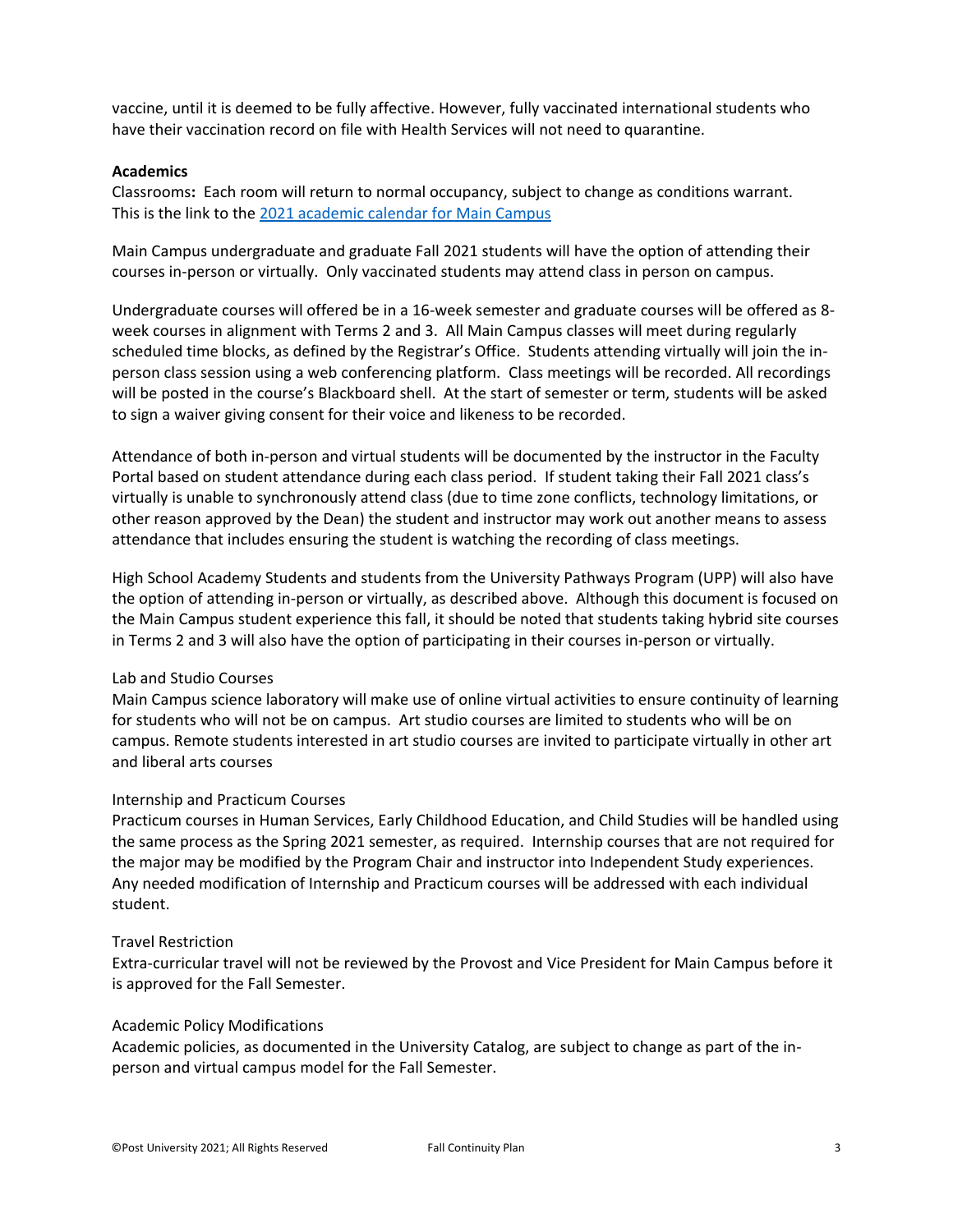#### **Student Life and Student Services**

**First Year, Transfer and Returning students should read the Student Handbook**. The book is comprised of policies, resources, and information that will serve students from first year until graduation. [Please](https://post.edu/student-services/student-affairs/student-handbook/)  [follow this link to the Handbook](https://post.edu/student-services/student-affairs/student-handbook/)

## **Residence Halls: Housing will return to pre-COVID occupancy rates.**

*Visitor/Guest Policy*: **No outside guest visitors in residence hall rooms. Only vaccinated Post resident students are allowed as guests in the Residence Halls. This includes overnight stays**. Student Life will communicate with all students throughout the summer with the details on the move-in dates. The move-in schedule for students [is here.](https://post.edu/orientation/) The Fall **[Orientation schedule is here.](https://post.edu/orientation/)** 

## *Return to Campus – Safety Education for Students*

All students will be required to complete a mandatory Return to Campus Safety training. Students will access this training via the Student Portal. Upon completion of the program, students are required to acknowledge completion of the education and agree to follow campus protocols. The Acknowledgement Form will be kept in the student record in the Health and Wellness section of the Student Portal.

**On Campus Dining: The Dining Hall in the Leever Center** will operate at full capacity. Chartwells, Post University's food service provider, has identified three serving models that progressively restrict service options for prepared meals that are available for pickup and take away, as conditions warrant. The options are:

• Tier 1: All service lines open, but flatware, dinnerware, beverages, and menu items are dispensed by Chartwells personnel.

• Tier 2: Dining room access is restricted, limited beverage service, flatware and dinnerware are disposable.

• Tier 3: All menu items are pre-packaged and to-go only. To reduce crowds in the cafeteria and support social distancing between teams, student athletes will eat with their team during a defined time block for each meal.

In addition,

- Plexiglass shields will be located at all service and associate interaction points.
- Social distancing guides will be located within the server and dining areas.
- Traffic flow management will focus on one-way, as much as possible.
- All associates will change gloves and wash hands every 15 minutes.
- Stations will be cleaned, and utensils changed every 30 minutes.
- Porters in seating area will clean all high-touch surfaces, chairs, and tables.
- Hand sanitizer will be placed at all entrances.
- Chairs and tables disinfected at the end of each day, or when the dining hall is closed.

**Facilities:** Safety measures put in place across the campus during the spring 2021 semester will remain in effect.

- All paper towel and soap dispensers, faucets, and flush mechanisms are now handsfree/automated models.
- Plexiglass dividers are in place between communal restroom fixtures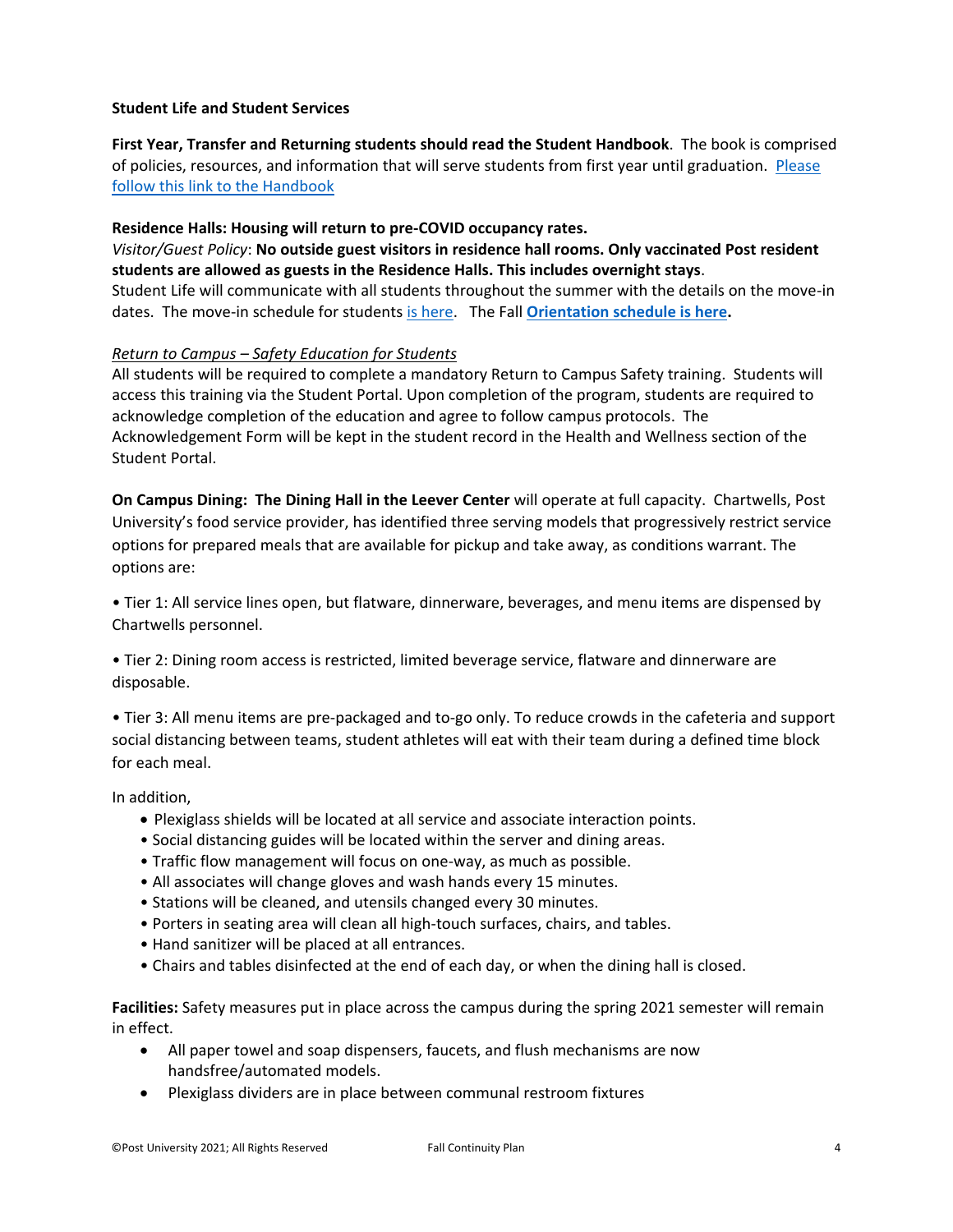- Directional and procedural signage are located throughout buildings to promote social distancing, and other safety procedures
- Hand sanitizer dispensers are located at entrances and in high traffic areas throughout buildings
- Disinfecting wipes are located throughout buildings in high traffic areas

Post's maintenance partner will fully disinfect buildings on a weekly basis and as needed. Communal restrooms will be cleaned and disinfected four times per day. High touch areas, including handrails, elevator buttons, and doorknobs, will be wiped down and disinfected on a continual basis throughout the day. The Post Facilities department also has the ability to disinfect large areas, including entire floors on an immediate basis, should the need arise.

All Campus Offices will be staffed will be open during normal business hours to meet in-person or virtually via the Virtual Campus to assist students. This includes**:**

- **The Health Services Office**
- **Counseling Center**
- **Office of Title IX and Disability Coordinator**
- **Academic Advising**
- **The Center for Academic Success.**
- **Center for Career and Professional Development.**
- **International Student Services**
- **Admissions**
- **University Library.**
- **The Student Financial Services**
- **The Campus Store.**
- **Technology Support**
- **Transportation Shuttle Bus**
- **Athletics Department**

## **Athletic Facilities**

#### *Drubner Athletic Center*

Upon entering the Drubner Athletic Center, visitors will view the policies & procedures along with safety instructions for the building. Non-vaccinated visiting teams and spectators will be required to always wear masks while in Drubner. Hand sanitizing stations are available throughout the building. A Post associate will meet all individuals entering Drubner to check them in and inquire about their vaccination status. All policies and procedures will be posted on our website and all social media outlets. Either police officers or campus security guards will be present at every home contest.

#### *Weight Room*

Capacity in the room will remain the same as it was in the spring 2021 semester. Student athletes are to maintain social distancing. All weights/equipment will be wiped down and sterilized.

#### *LaMoy Field*

All practices and games on LaMoy Field will be scheduled with interval time between the end of one practice/event and the start of another. All equipment used will be wiped down. We are working through concerns regarding locker use and social distancing in the press box when visiting teams and personnel arrive.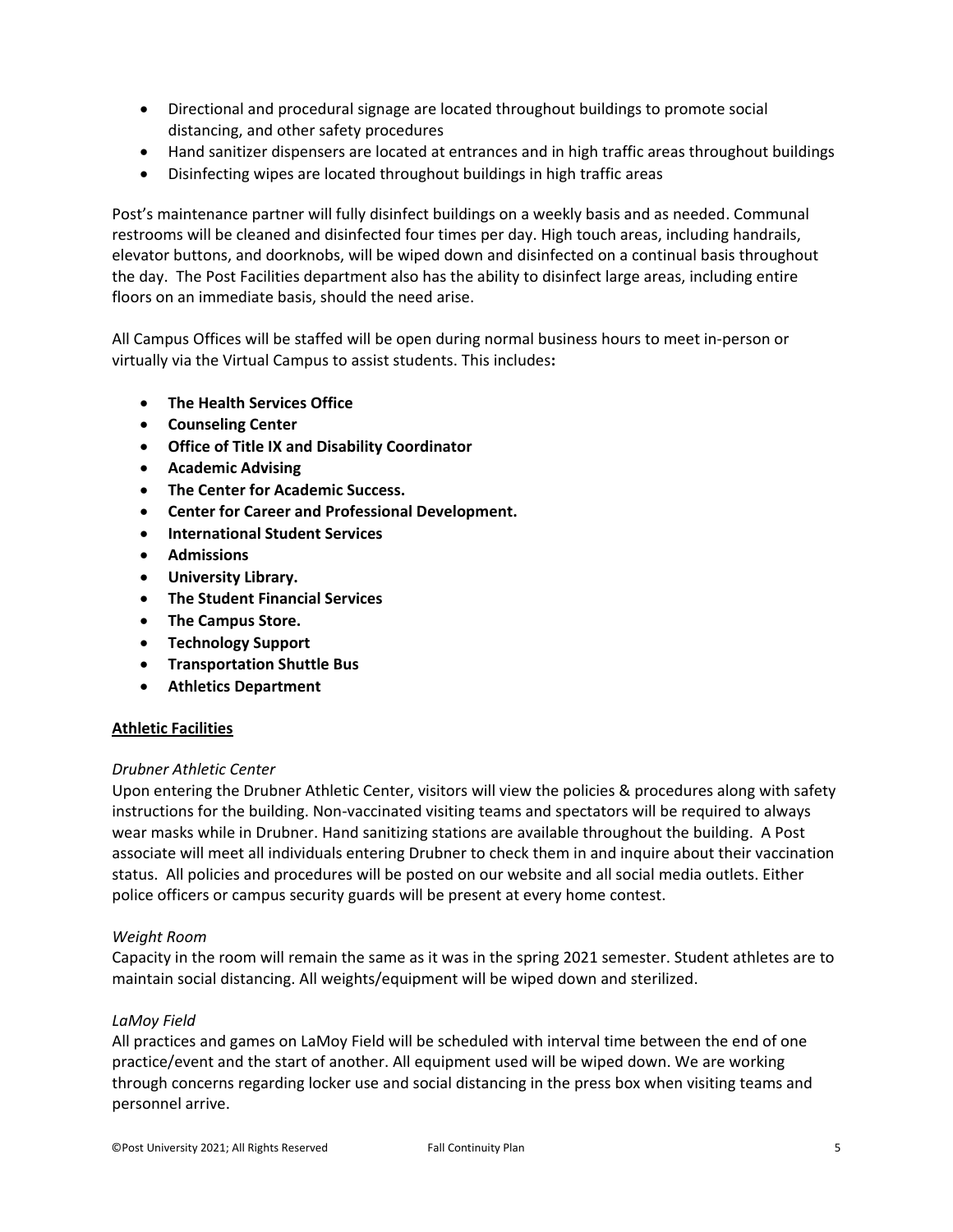#### *Treating Athletes*

Capacity in the athletic training room will be limited based on CDC and local health official recommendations. All treatment and rehab activities should be scheduled in advance. Each team will have a specific pre-determined prep time before their practice based on their practice schedule. Teams that are practicing or competing on LaMoy Field will conduct their prep time in the annex athletic training rooms in the specific locker room. Teams that use Drubner as their practice and competition site will have prep areas broken out by team. Teams that use other off-site facilities (not under the direction or control of the University) will follow the policies and procedures set out by the individual facility.

Athletic trainers and student athletes will follow the direction of the CDC and local health officials. "Selfserve" items (Band-Aids, antibacterial ointment) will be moved to an area closer to the entrance so we can limit the number of people who access the room without completely shutting off access to these items.

All taping and treatment tables will be sanitized after each use. Equipment used for rehab and treatment will be sanitized after each use and will not be permitted to leave the athletic training area. Department will limit use of (shared) water bottles for practices and games. Cups, when available, will be provided for practices and games. Coolers, towels and hydrocollator pads will be cleaned at the end of each day. All high contact touch surfaces - tape cutters, scissors, doorknobs - will be sanitized throughout the day and at the end of the day by the last athletic trainer in the athletic training room.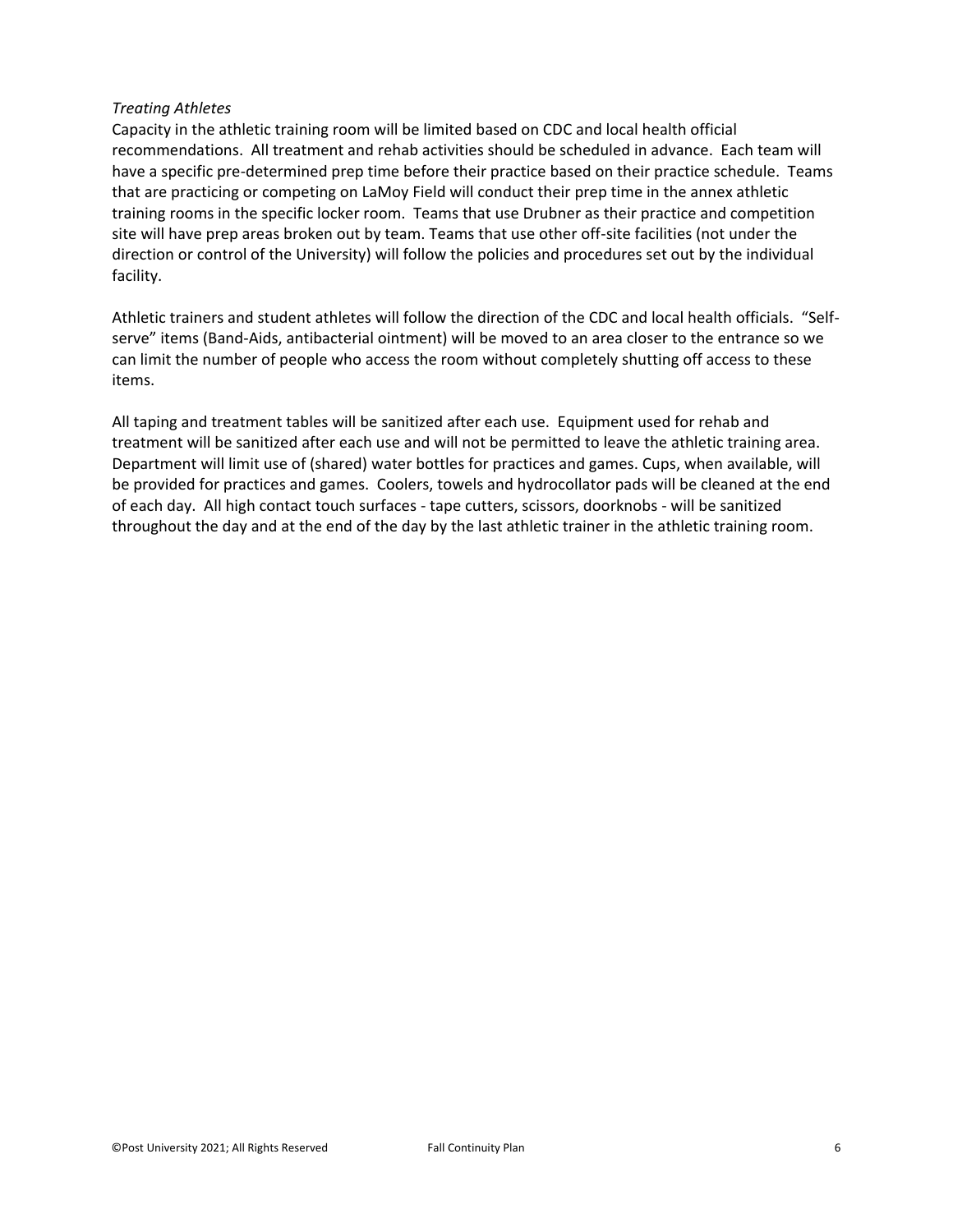# **Additional Supporting Information**

## **Campus Safety**

The Campus Safety Department is continuing its mission to enhance the educational and work experience of students by promoting and providing a safe and secure environment. As we navigate the changing environment that is COVID-19 response, Campus Safety will remain flexible and ready to meet student and University needs as they develop.

Campus Safety remains in contact with the Student Awareness Team and continues to respond to all Student in Distress reports. When necessary, Campus Safety contacts support services in a distressed student's local area to assist in a coordinated response to their needs.

Safety Officers are given training on COVID-19 response issues to include proper use of personal protective equipment and best practices in responding to incidents to not only reduce their possible exposure to an infectious person, but also to reduce the risk of exposure to those in the area. Safety Officers will be able to identify situations where current social distancing guidelines need to be enforced and work with Facilities to ensure hand-sanitizing stations, social distancing barriers, and any other measures installed on campus are maintained. They will also enforce the no-visitor policy and ensure that anyone coming onto the main campus by invitation has (1) permission to visit and (2) fully understands our expectations around PPE and social distancing.

## **Vaccination**

All vaccinations approved by the World Health Organization will be accepted for domestic and international students. The University recognizes vaccines approved by the World Health Organization (WHO).

World Health Organization -Approved Vaccines:

- Johnson & Johnson /Janssen
- Moderna
- Pfizer
- Astra Zeneca
- CoViShield
- Sinopharm

The most-updated information about vaccinations from WHO [can be found by clicking this link.](https://www.who.int/emergencies/diseases/novel-coronavirus-2019/covid-19-vaccines)

## *International Students:*

International students who are not fully vaccinated, or who are vaccinated with a vaccine not on the WHO list, must obtain a WHO-approved vaccine before arriving in the U.S., or, if that is not possible, will be subject to a mandatory 7-day quarantine upon arrival in the U.S. Following the quarantine period, international students must obtain a vaccination.

International students who arrive in the U.S. without full vaccination, and want a vaccination, will be able to access the vaccine by an appointment with Health Services.

# *University Pathways Program (UPP) students*

©Post University 2021; All Rights Reserved Fall Continuity Plan 7 As part of the Post Community, The Universal Pathways Program will also adhere to all University guidelines and requirements regarding vaccinations.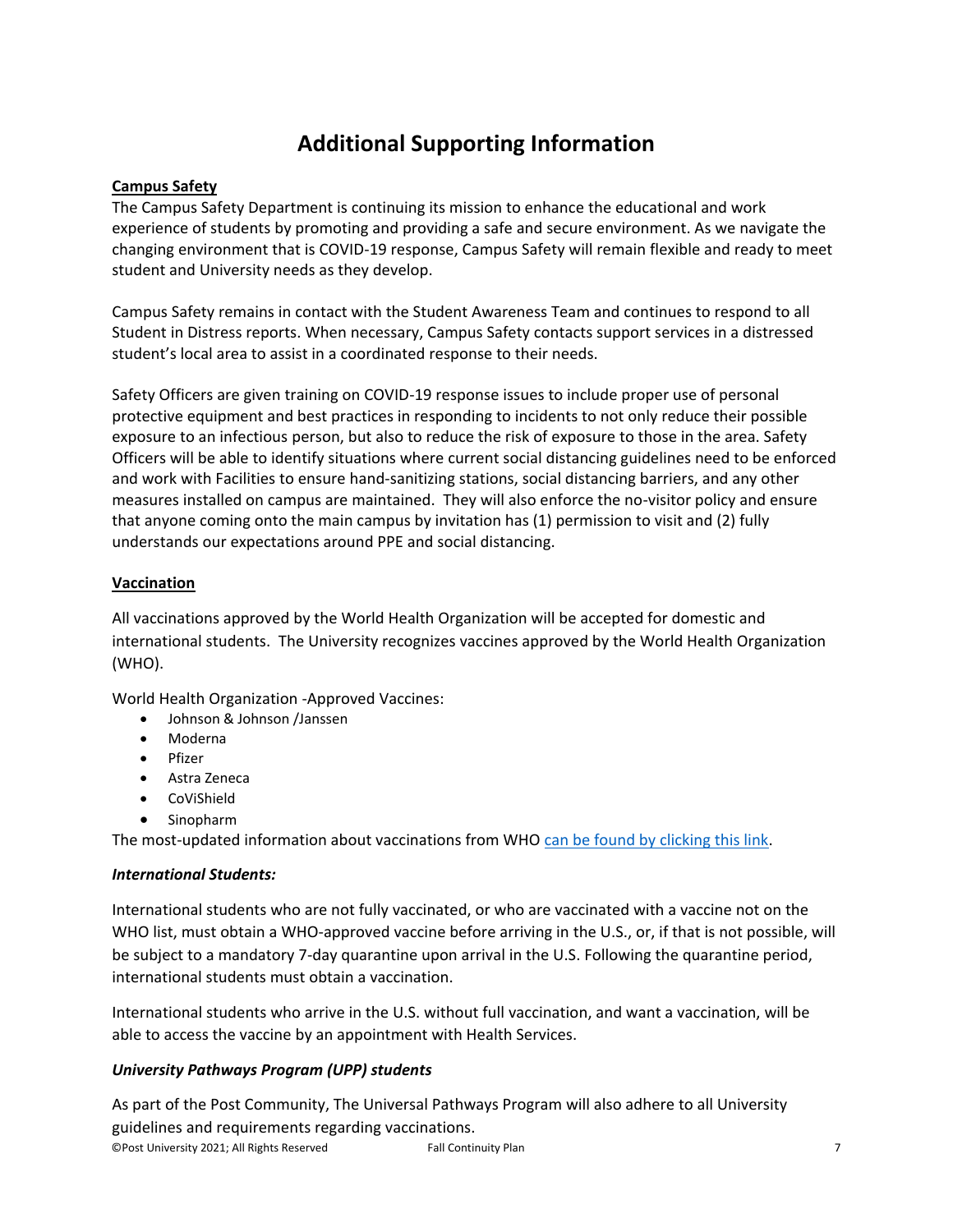## **Testing**

In anticipation of a fully vaccinated campus- Students, who are fully vaccinated do not need to undergo routine COVID-19 screening testing.

If a fully vaccinated person is exposed to someone with COVID-19 they do not need to be tested unless they are experiencing COVID-19 symptoms. Any person who experiences COVID-19 symptoms should get a COVID-19 test. Refer to CDC's [Interim Public Health Recommendations for Fully Vaccinated](https://www.cdc.gov/coronavirus/2019-ncov/vaccines/fully-vaccinated-guidance.html)  [People](https://www.cdc.gov/coronavirus/2019-ncov/vaccines/fully-vaccinated-guidance.html) for more information. Testing will be available through Student Health Services and our partner-Waterbury Health- for symptomatic testing if required.

Unvaccinated students with approved exemptions and Partially Vaccinated Students (while completing the course of their full vaccinations) will be required to be tested for COVID-19 twice a week. This testing will be coordinated with Student Health Services. Individuals are required to wear appropriate cloth facemasks on campus in all indoor public spaces. To clarify, this includes the dining hall, the library, hallways, the public space in residence halls, etc. but does not include the student's personal living spaces, such as residence hall room or suite.

## **Screening of Campus Community**

Students, Faculty, and Staff are encouraged to perform daily health screenings for infectious illnesses, including COVID-19. Students, faculty, and associates with signs or symptoms of infectious illness are encouraged to stay home when sick and/or seek medical care. A [COVID-19 self-checker](https://www.cdc.gov/coronavirus/2019-ncov/symptoms-testing/coronavirus-self-checker.html) will be used to help decide when to seek COVID-19 testing or medical care. If symptom screening is conducted, ensure that symptom screening is done safely, respectfully, and in accordance with any applicable federal or state privacy and confidentiality laws.

Daily screening and temperature checks of faculty, associates, and UPP students may not directly identify COVID-19 cases but may provide early warning and trigger testing. Automated thermal scanning technology are installed in the Residence Halls allowing efficient no-contact screening. A reading of 100.4°F by a student would trigger a referral to SHS for an evaluation. Handheld non-contact thermometers are also available and will be distributed based on need. Screening questions will include asking if any of the following symptoms are present:

- **•** Fever or feeling feverish
- Cough
- Difficulty breathing
- Sore throat
- Muscle or body aches
- Nausea or gastrointestinal issues
- New loss of taste or smell

#### **Signage**

Buildings on campus will continue to have signage and posters for self-assessment at entrances and general hygiene reminders. The signage is designed to give community members a moment to assess if they should continue with their activity or reach out for support depended on their level of wellness.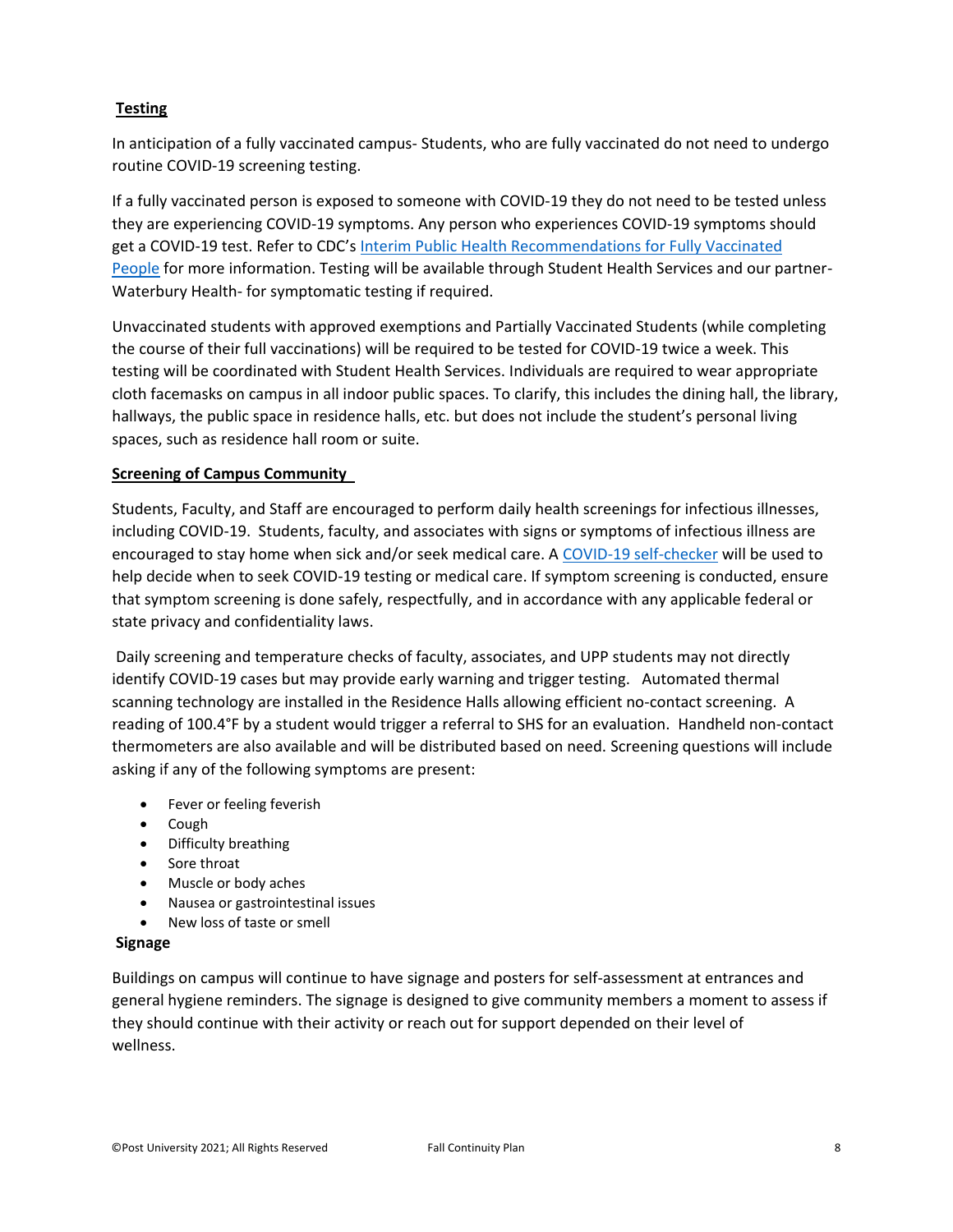## **Contact Tracing**

Post University will continue its collaboration with the City of Waterbury's Health Department in implementing [case investigation](https://www.cdc.gov/coronavirus/2019-ncov/downloads/php/COVID-19-Case-Investigation-workflow.pdf) and [contact tracing](https://www.cdc.gov/coronavirus/2019-ncov/downloads/php/COVID-19ContactTracingFlowChart.pdf) to effectively break the chain of transmission and prevent further spread of the virus in the Post setting and surrounding community. All COVID-19 case investigation and contact tracing will be done in coordination with state, and local public health authorities and in accordance with local requirements and guidance. Post will support investigation and contact tracing detailed in [CDC's Guidance for Case Investigation and Contact Tracing in IHEs](https://www.cdc.gov/coronavirus/2019-ncov/community/schools-childcare/contact-tracing.html?CDC_AA_refVal=https%3A%2F%2Fwww.cdc.gov%2Fcoronavirus%2F2019-ncov%2Fcommunity%2Fcolleges-universities%2Fcontact-tracing.html).

## *What Can Students, Associate, and Faculty Expect from Contact Tracing?*

Students, associates, and faculty who test positive, during screening or other testing, will be contacted by Student Health Services and/or the Waterbury's Health Department. They will be asked for assistance in identifying others with whom they may have had close contact so these individuals may be contacted and advised to take the proper precautions to help stop the spread of the virus. The positive individual and everyone with whom they have come in contact will be asked to participate in the State's ContaCT [Program.](https://portal.ct.gov/Coronavirus/ContaCT)

## **Isolation and Quarantine**

People who are fully vaccinated with no COVID-like symptoms do not need to [quarantine](https://www.cdc.gov/coronavirus/2019-ncov/if-you-are-sick/quarantine.html) or be restricted from work following an exposure to someone with suspected or confirmed COVID-19, except where required by federal, state, local, tribal, or territorial laws, rules, and regulations, including local business and workplace guidance. Exposed fully vaccinated persons should continue to self-monitor for COVID-19 symptoms and seek testing/ quarantine if present themselves after an exposure

Any students testing positive with COVID-19 and experiencing symptoms will need to isolate themselves. \*There are designated isolation spaces if required.

## *Definitions*

Isolation: A person or group of people are placed in isolation because they are known or believed to be infected with a communicable disease and are potentially infectious to others. Isolation is the most extreme measure we take to prevent the spread of a communicable disease. Decisions to implement isolation of a positively diagnosed COVID case will be made in collaboration with SHS and Waterbury's Health Department.

Quarantine: In general, quarantine means separating from others an individual or group believed to have been exposed to a communicable disease. People in quarantine are typically asymptomatic but removing them from daily activities helps to prevent the possible spread of the communicable disease. Decisions to implement a quarantine will be made in collaboration with SHS and Waterbury's Health Department.

## **Personal Protective Equipment (PPE)**

## **Masks**

Vaccinated members of the University Community will not be required to wear face coverings, subject to change as conditions warrant. Face coverings will be required at all times for unvaccinated members of the University Community as well as a requirement on campus for all outside guests, contractors, and vendors when vaccination status is unknown. Although fully vaccinated persons do not generally need to wear masks, CDC recommends continued masking and physical distancing for people with weakened

©Post University 2021; All Rights Reserved Fall Continuity Plan 9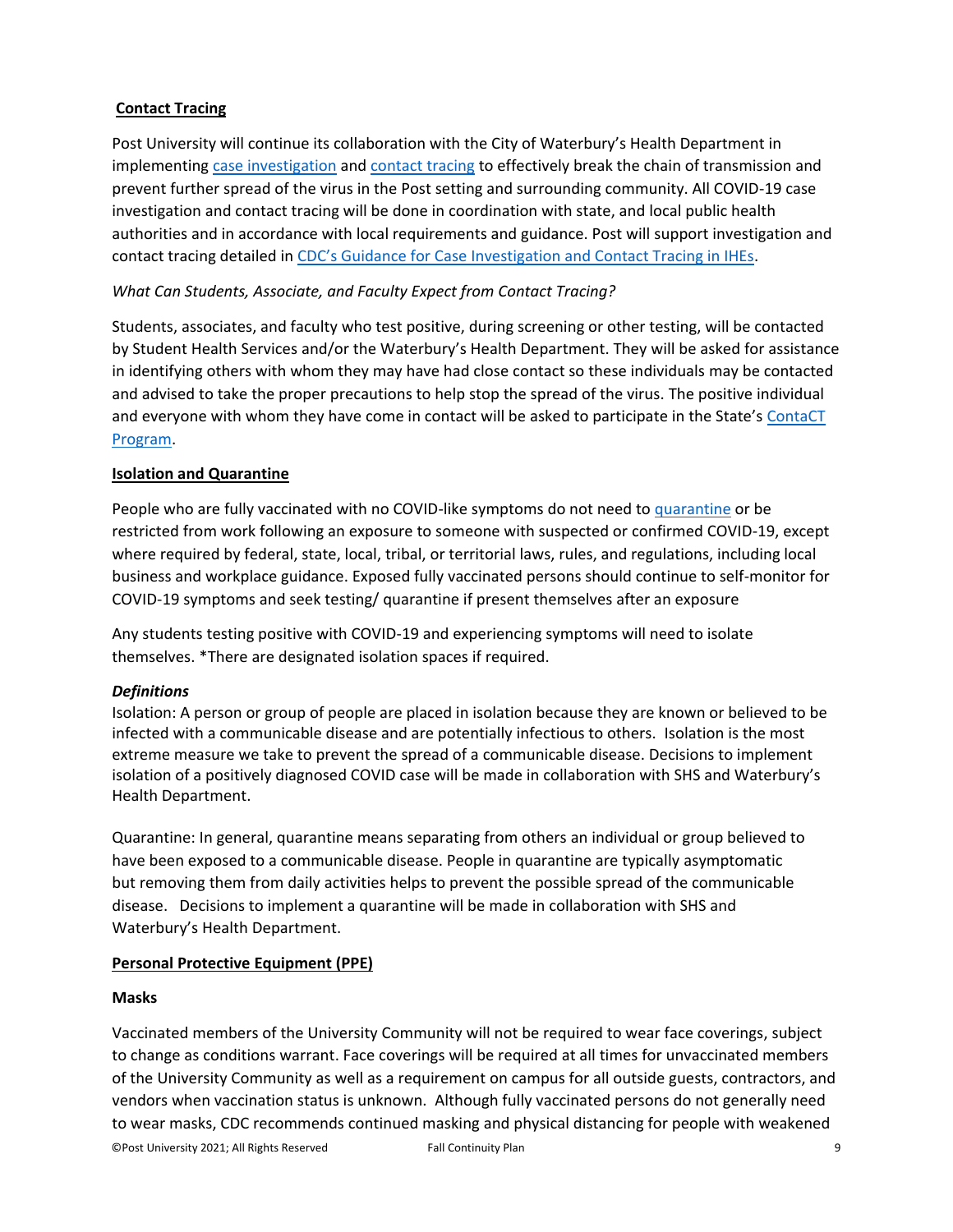immune systems. Post University is fully supports students, faculty, or staff who choose to continue to wear a mask for any reason.

## *Special Considerations*

Depending on current conditions throughout the academic year and following guidance from the CDC and the local health authority, there may be situations or events that will require a return to universal masking.

While cloth face coverings are adequate in most settings to help reduce the spread of virus droplets, occasions may occur when associates may need to take extra precautions. Associates providing care or service to an individual exhibiting symptom of the virus will be equipped with appropriate PPE to include [surgical level masks or N95 respirators.](https://www.fda.gov/medical-devices/personal-protective-equipment-infection-control/n95-respirators-and-surgical-masks-face-masks) This is dependent on activity and length of time of expected exposure. Affected associates include:

- Student Health Services associates providing care and monitoring
- Facilities associates providing support or maintenance activities in affected areas
- Campus Safety officers responding to incidents and calls for service

Campus Safety will be equipped with a deployable supply of PPE in the event of a situation requires their use.

#### Relationship with Public Health Department and Area Hospitals

The University is maintaining a standing COVID-19 Response Team comprised of leadership and other vital operations representatives. This team also maintains a close relationship with Waterbury's Emergency Management Team who are tasked with the unified City response to the COVID-19 pandemic. Post maintains this partnership with City leaders to ensure a cohesive and mutually supportive approach to our actions. Post team members are consulting with the following agencies:

- Waterbury's Emergency Operations Management
- Office of the Mayor, Waterbury
- Waterbury Department of Public Health
- Waterbury Hospital
- Saint Mary's Hospital/Trinity Healthcare
- American Medical Response
- **•** Trinity Ambulance Service
- Waterbury Department of Education

#### Campus Signage

Appropriate signage will be displayed prominently throughout the campus, and will provide information to students and associates including:

- How to protect themselves and others
- Directional signs encouraging traffic flow maximizing social distancing
- Proper use of Personal Protective Equipment
- Proper handwashing techniques
- COVID-19 signs and symptoms
- Links to more information on the Coronavirus and the COVID-19 disease

Cleaning Protocols for Public Spaces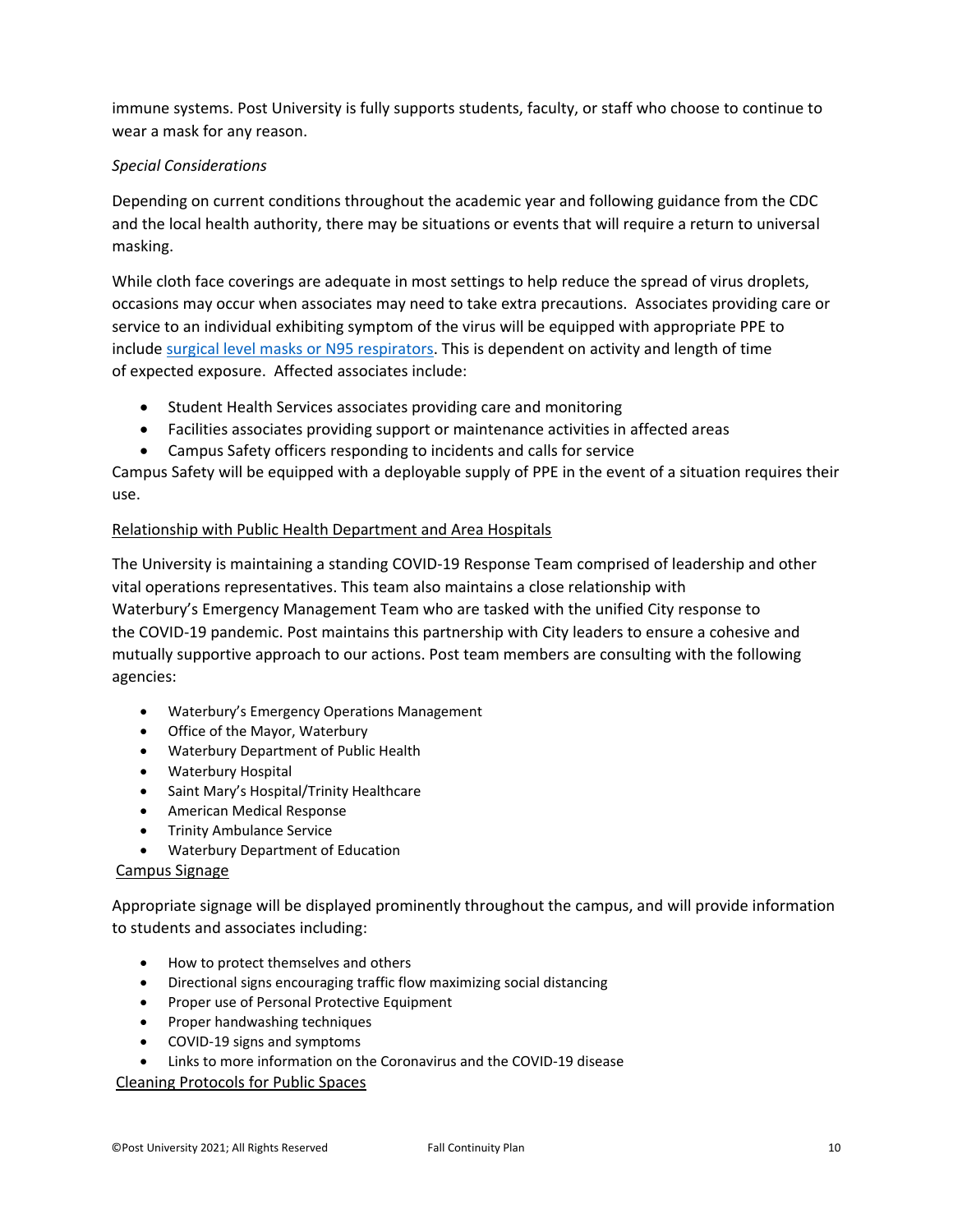Post's maintenance partner will fully disinfect buildings on a weekly basis and as needed. Communal restrooms will be cleaned and disinfected four times per day. High touch areas, including handrails, elevator buttons, and doorknobs, will be wiped down and disinfected on a continual basis throughout the day. The Post Facilities department also has the ability to disinfect large areas, including entire floors on an immediate basis, should the need arise.

## Physical Distancing

Physical distancing is not necessary for fully vaccinated students, faculty, and staff on campus except as indicated in [CDC's Interim Public Health Recommendations for Fully Vaccinated People](https://www.cdc.gov/coronavirus/2019-ncov/vaccines/fully-vaccinated-guidance.html).

#### **Campus Visitors**

#### *Main Campus*

Visitors and guests will be allowed on campus. Associates expecting a visitor must inform Campus Safety and are responsible for ensuring that the visitor is aware of and abides by Post's expectations around the policy for vaccinated and unvaccinated parties. Unvaccinated visitors are expected to follow CDC guidance in continuing to wear masks and social distance in all settings. Expected visitors must register with Campus Safety at the South Gate.

Vendors from companies who regularly service the campus will be permitted on campus without prior notice or approval. Campus Safety will be responsible for ensuring that vendors are aware of and abide by Post's expectations around use of PPE and social distancing, as described in this section. Vendors must register with Campus Safety at the South Gate.

#### *Residence Halls*

Only vaccinated Post University Resident Students are allowed as guests in the Residence Halls. This includes overnight stays. No other students, visitors, or guests are allowed in the Residence Halls.

#### *Post Downtown*

Visitors and guests are allowed at Post Downtown. Associates expecting a visitor must inform the Front Desk and are responsible for ensuring that the visitor is aware of and abides by Post's expectations around the policy for vaccinated and unvaccinated parties. Unvaccinated visitors are expected to follow CDC guidance in continuing to wear masks and social distance in all settings. Expected visitors must register with Campus Safety at the Front Desk.

Vendors from companies who regularly service the downtown location will be permitted on premises without prior notice or approval. Campus Safety will be responsible for ensuring that vendors are aware of and abide by Post's expectations around use of PPE and social distancing, as described in this section. Vendors must register with Campus Safety at the Front Desk.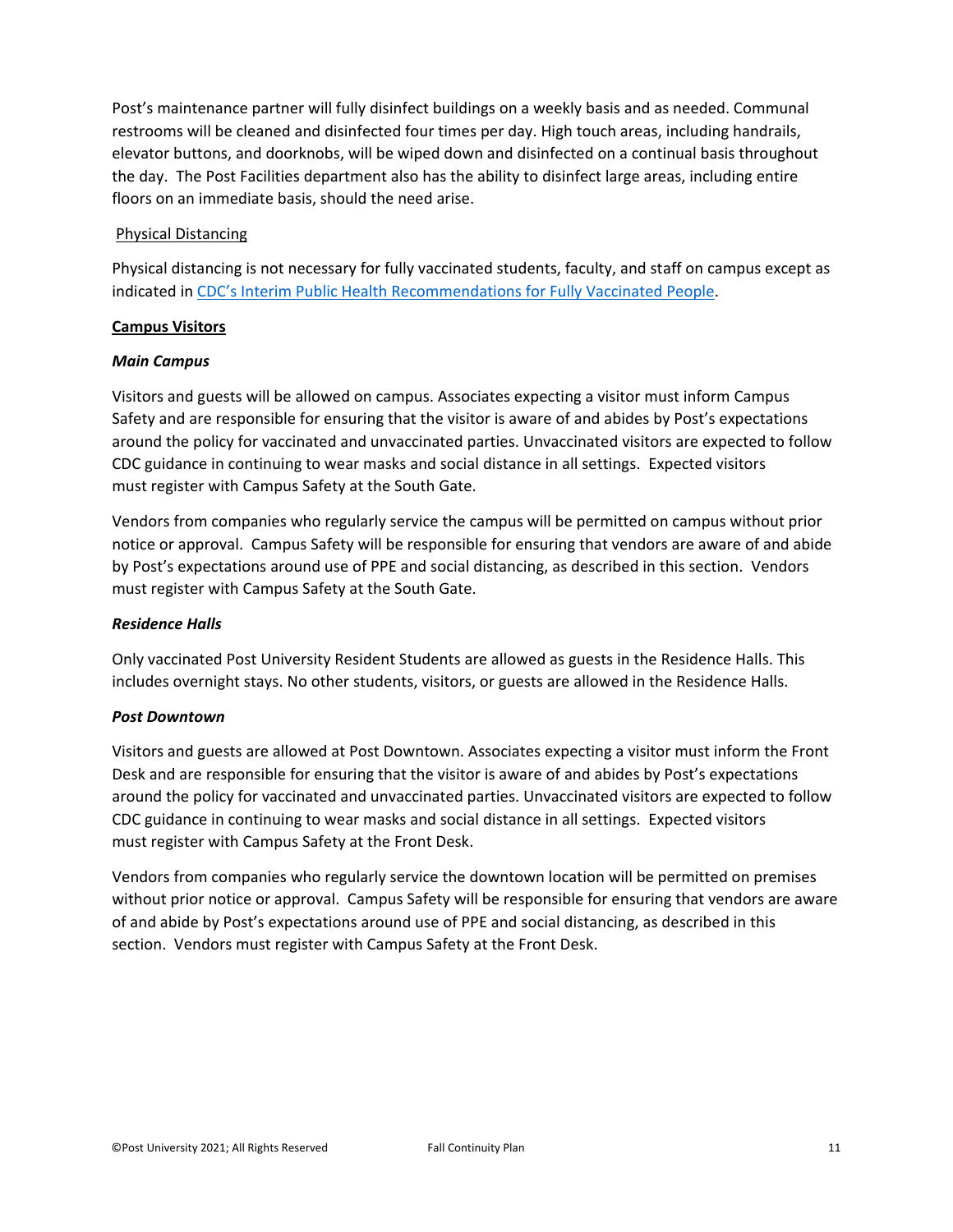#### **Coded Alert Levels**

In our continuing efforts to maintain a safe environment for all students, faculty, and associates, the University is implementing a Coded Alert Level System as described below.

| <b>Indicator</b> $-$ if the two<br>indicators suggest<br>different transmission<br>levels, the higher level<br>is suggested                                      | Low<br><b>Transmission</b><br><b>Blue</b> | <b>Moderate</b><br><b>Transmission</b><br>Yellow | <b>Substantial</b><br><b>Transmission</b><br><b>Orange</b> | <b>High</b><br><b>Transmission</b><br><b>Red</b> |
|------------------------------------------------------------------------------------------------------------------------------------------------------------------|-------------------------------------------|--------------------------------------------------|------------------------------------------------------------|--------------------------------------------------|
| Total new cases per<br>100,00 persons in past<br>7 days                                                                                                          | $0-9.99$                                  | 10-49.99                                         | $50 - 99.99$                                               | >100                                             |
| Percentage of Nucleic<br><b>Acid Amplification</b><br>Test (NAAT) is a type<br>of viral diagnostic test<br>for SARS-CoV-2, the<br>virus that causes<br>COVID-19. | $0 - 4.99%$                               | 5-7.99%                                          | 8-9.99%                                                    | $>10.0\%$                                        |

*Blue:* Cases are rare and transmission controlled.

Campus Operations:

- No masking or physical distancing requirements for Vaccinated Post Community members. Continue to Practice public health and safety measures: physical distancing, face coverings required at all times, daily health check, hand hygiene.
- In-person/hybrid and learning.
- Capacity limits for on-campus spaces to pre-pandemic levels.
- Gatherings permitted based on University policy and Connecticut guidance.
- Guests are allowed on campus following University guidance.
- Continue to practice public health and safety measures: daily health check, hand hygiene.

Yellow: New cases are still controlled but indicators suggest increased potential for transmission. Campus Operations:

- Practice public health and safety measures: may require face coverings indoors or at determined events, daily health check, hand hygiene.
- In-person and hybrid and learning operations.
- Determine need to reduce capacity in classrooms or other University public spaces.
- Gatherings limited based on University policy and Connecticut guidance.
- Non- Student/ affiliated Guests are not allowed on campus.
- Travel outside the local campus community is discouraged and restrictions apply.
- Campus dining may be modified.
- Reduced operations of campus transportation and shuttles.
- Most faculty and staff allowed on campus.
- Additional steps will be taken on all or parts of campus and may include new control measures. For example:
- Targeted quarantine for campus locations with clusters of infection including off-campus student populations.
- Increased testing of specific populations.

*Orange:* New cases are increasing and/or indicators show rates of infection are increasing in the community. Local community status is also considered as well as capacities of local health care facilities.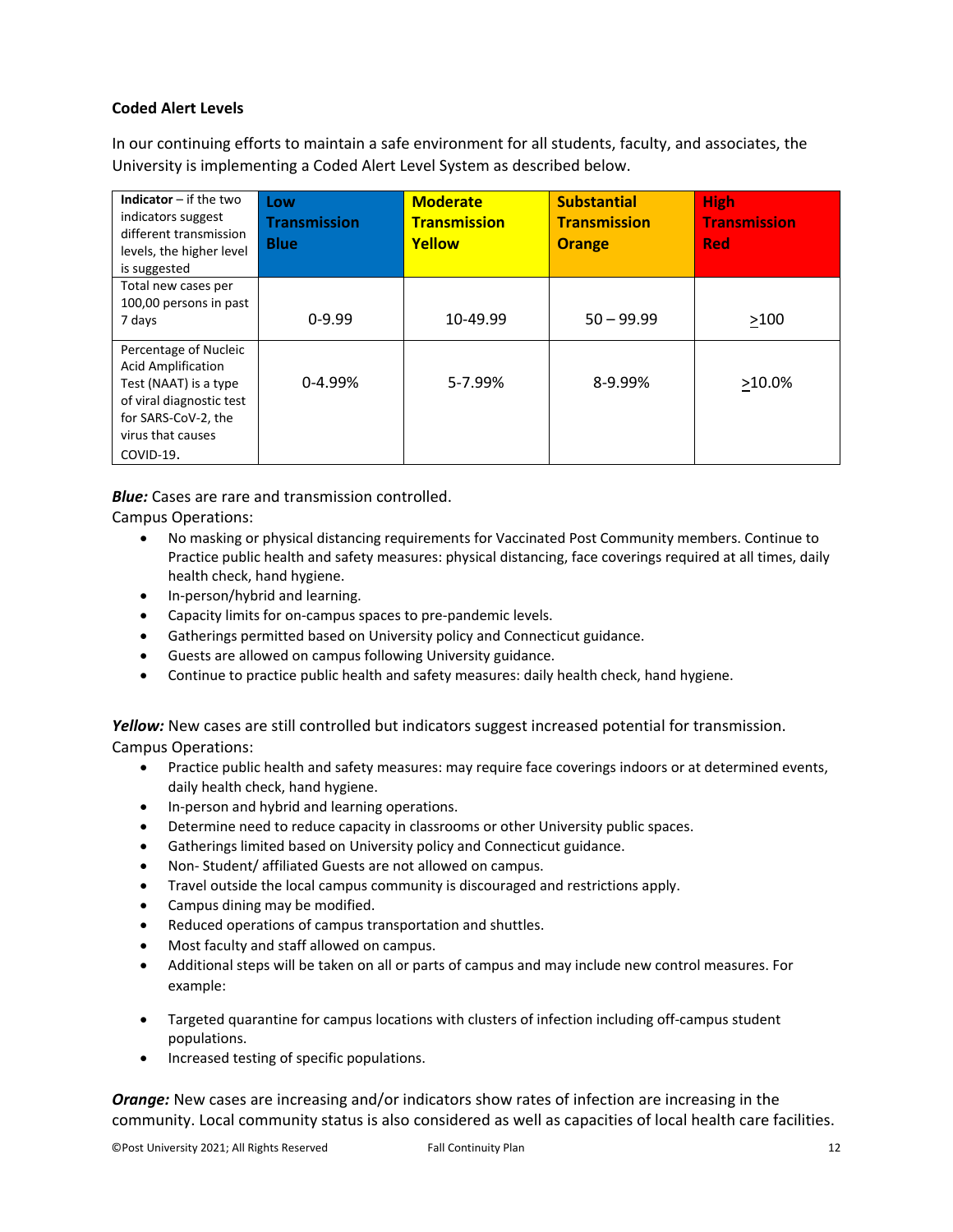Frequent consultation with local health authorities and monitoring of local community transmission rates.

Campus Operations:

- Practice health and safety measures: physical distancing, face coverings required at all times, daily health check, hand hygiene.
- Routine testing may be initiated for some populations.
- Classes moved to online only.
- Campus dining carry out, only.
- Gatherings of any size instructional or non-instructional prohibited until transmission rates decrease.
- Suspended operations of campus transportation and shuttles.
- Additional steps will be taken on all or parts of campus and may include new control measures. For example:
- Targeted quarantine for campus locations with clusters of infection.
- Students residing in on-campus housing restricted to campus; those living off-campus restricted from campus.
- Most faculty and staff are not allowed on campus.
- Guests are not allowed on campus.
- Any travel is strongly discouraged and restrictions apply.
- Government guidance may change and will be followed.

*Red:* Significant increase in incidence and/or concerns related to available isolation space, ability to quarantine and/or local hospital capacity. Frequent consultation with local health authorities and monitoring of local community transmission rates.

Campus Operations:

- Practice health and safety measures: physical distancing, face coverings required at all times, daily health check, hand hygiene.
- Frequency of testing may be increased for all on campus populations.
- Campus activities will be significantly limited; campus-wide restrictions may include the following:
- Classes moved to online only.
- Campus operations highly restricted.
- On-campus students must remain in their rooms (except to receive meals or for testing) until such time as it is safe for them to return home. Provision will be made for students who cannot safely return to their homes.
- Off-campus students in the Connecticut area are strongly encouraged to return to their permanent homes.
- Only essential employees and those needed to support residential students and research operations allowed on campus.
- No gatherings of any size are permitted.
- Guests are not allowed on campus.
- Travel is not permitted and restrictions apply.
- Government guidance may change and will be followed.

The Communication Department will use multi-channel notification processes, including website, social media, to communicate developments to update students and parents on campus activities in the Fall Semester. This chart outlines the communications measures the University will follow to promote safety, trust, transparency, and commitment to service.